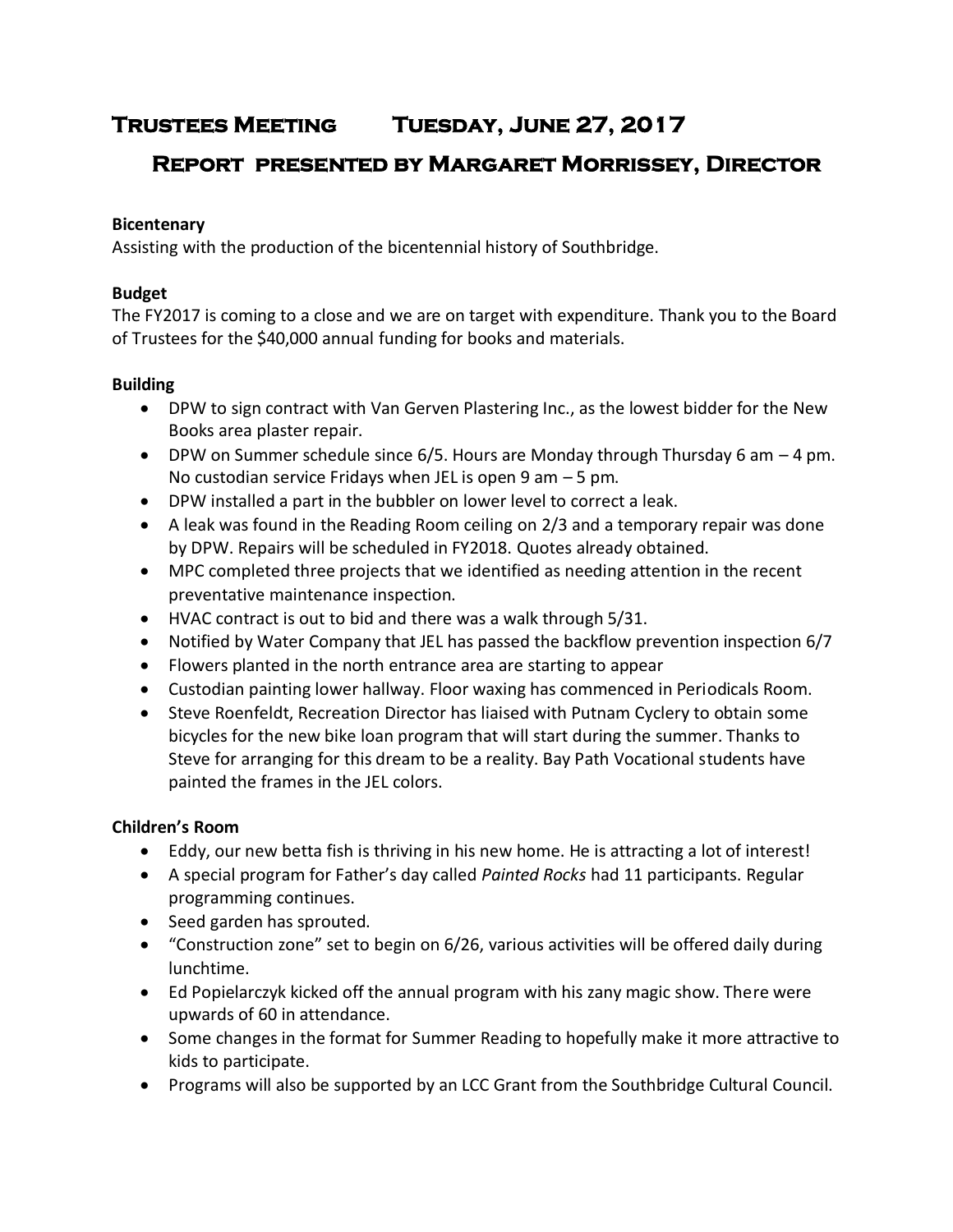#### **Closure**

- The library was closed in honor of Memorial Day 5/29.
- Saturday service is suspended until after Labor day.

## **Collection Development**

- The Children's Room continues to work on an inventory of the collections, as time permits, staff almost finished with the inventory and label changing of the Early Reader collection
- In addition to Wii and DS games, the library is now offering Xbox games.

## **Donations**

Mike Comeau, Director of Facilities, at the school department presented the library with the bronze plaque from Mary E. Wells School.

## **Friends of JEL**

Funding has been provided for the prizes for Summer Reading.

#### **Long Range Plan**

The subcommittee continues to meet. Results from the survey - widely distributed in the community, have been discussed and goals and objectives being finalized for presentation at the next Trustee meeting.

#### **Media**

The *Southbridge Evening News* covered the Artful Friends raffle and interviewed the President of the Friends of JEL. Tickets are still available for chances to win some great prizes: craft items, gift certificates etc.

## **Outreach**

Conducted a tour of the downtown for our presenter Dr. Sarah Luria, College of the Holy Cross, prior to her presentation on 6/15.

#### **Periodicals**

In FY18 staff will manage the subscriptions directly using the Amazon Periodicals Manager. Service from the jobber was unsatisfactory and very time consuming, hence the change.

#### **Programs**

- 12<sup>th</sup> Artful Friends exhibition is underway. Generous donations from past exhibitors and local business that includes craft work, gift certificates, from the community for the raffle that will take place on June 29<sup>th</sup> at 7:30 pm.
- *Oakes and Smith* presented a program 6/22, funded by the Southbridge Cultural Council, to include original compositions as well as some cover songs and providing an enjoyable experience for the audience.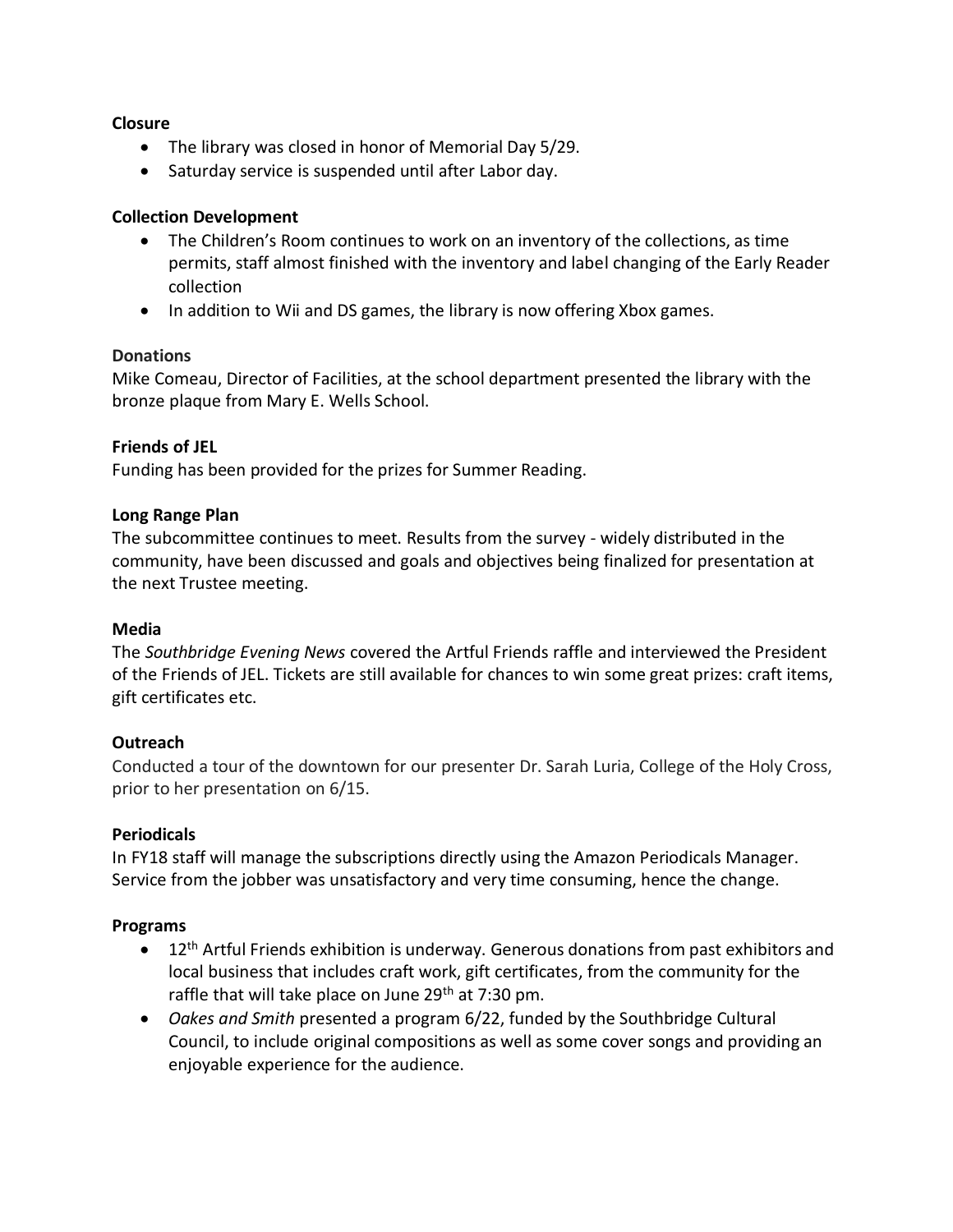- *Castle Island*, an exhibit from the MA State Archives is on display on the lower level of the building for the month of June. This exhibit will be switched out with others in the coming months. The staff at the archive arrange for the collection and delivery so the library incurs no costs.
- *World-Wide Knit in Public Day* 6/10 at the gazebo on the town common. The knitting group from the library were present from 11 am to 3 pm.
- Author and academic Dr. Sarah Luria of Holy Cross presented a program "*Thoreau in Town: How Thoreau Saw our Settled Landscapes and How He Can Help Us Now*", on  $6/15.$

## **Recreation Passes**

 Applied to the YMCA to obtain 2 free passes to offer patrons for the Andrew J Petro pool throughout the summer.

# **Safety and Security**

- Lost connection to server for a short while and received assistance from American Alarms.
- Working on final details of the Safety Procedure for the facility.
- Police department is committee to having more of a presence in the downtown and they walk through the library sometimes during their beat.

# **Staff**

Presentation by Mindy Ernst-Fournier, Treasurer/Collector on the changes to the Health Insurance plan staff 5/4 at 5 pm.

## **State Aid**

The final portion of the State Aid grant of \$14, 976.71, bringing the total payment from the state to \$29,094.39. The Finance Director confirmed the total \$83,939.72.

## **Summer Food Service**

- Two staff has received training to be site coordinators for the food service 6/20.
- Summer food service program in conjunction with the school district. Program commenced 6/26 and will be offered until 8/4. Nutritious lunch will be available Monday through Friday from 11 am to 1 pm
- Center of Hope who has assisted with staffing the service in the past is not able to help this year. Tax abatement personnel and some volunteers will fill the gap.

## **Summer Reading**

- The lists from the School District have been fulfilled and the shelves are ready with the suggested titles. Students may check out 2 items from the school list.
- Summer reading registration started 6/19—over 100 kids registered already. The program has three categories Kids, Teens and Adults.